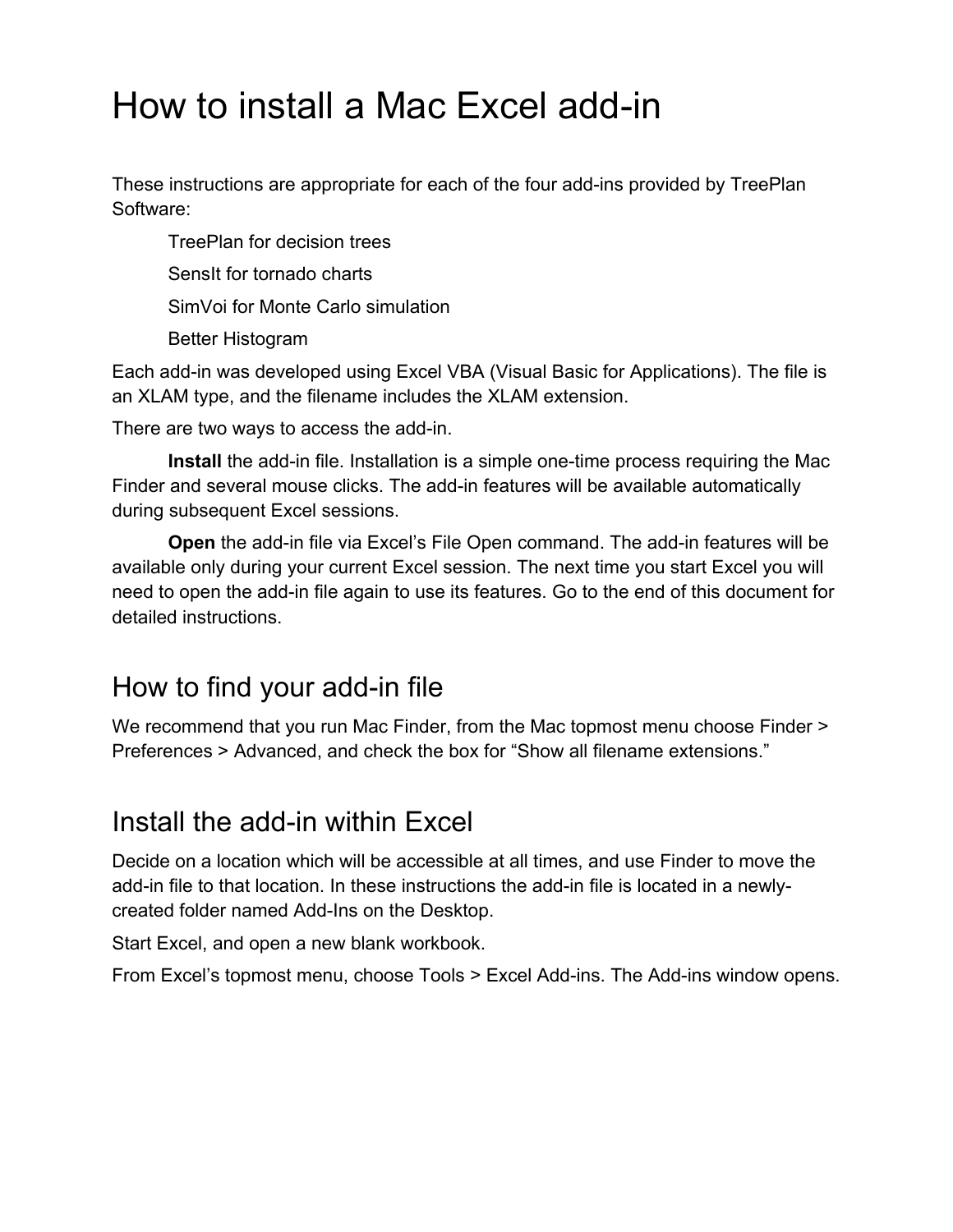

You want to add your add-in to this list. Click the Browse button.

| Favorites         | <b>Shared Folder</b>                   |          |                  |        |                               |
|-------------------|----------------------------------------|----------|------------------|--------|-------------------------------|
| B<br>Recents      | Name                                   | $\hat{}$ | Date Mudified    | Size   | Kind                          |
| Desktop<br>$\sim$ | <b>Els</b> TreePlan-211-Pro-Addin.xlam |          | 5/29/20, 8:01 PM | 314 KB | Microsoft Excel Add-In (xlam) |
| 琴 Dropbox         |                                        |          |                  |        |                               |
| Documents<br>阄    |                                        |          |                  |        |                               |
| S iCloud Drive    |                                        |          |                  |        |                               |
| A Applications    |                                        |          |                  |        |                               |

In the Browse window, navigate to the location where you saved the add-in file. Select the file, and click the Open button. The add-in will appear in the list with a tick next to it.

If you want to install more than one add-in, in the Browse window, select the first file, and hold down the Command key while you select the other add-in files.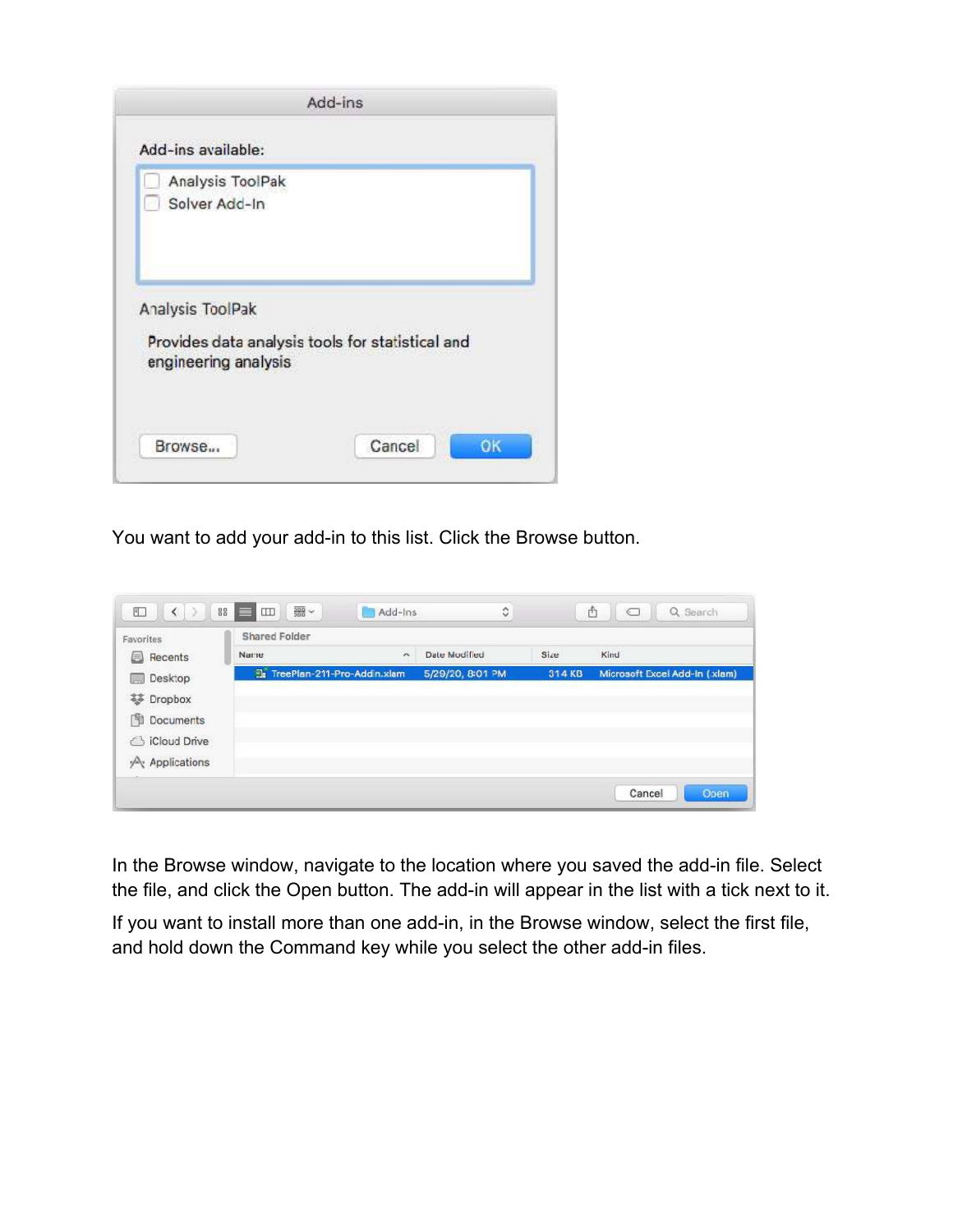

Click the OK button.

Excel displays a security notice window.

| This workbook contains macros. Do you want to disable                                                                   |
|-------------------------------------------------------------------------------------------------------------------------|
| macros before opening the file?                                                                                         |
| Macros may contain viruses that could be harmful to your computer. If                                                   |
| this file is from a trusted source, click Enable Macros. If you do not fully<br>trust the source, click Disable Macros. |
| Learn about macros                                                                                                      |

Click the Enable Macros button.

If you are installing the TreePlan decision tree add-in, two message boxes may appear.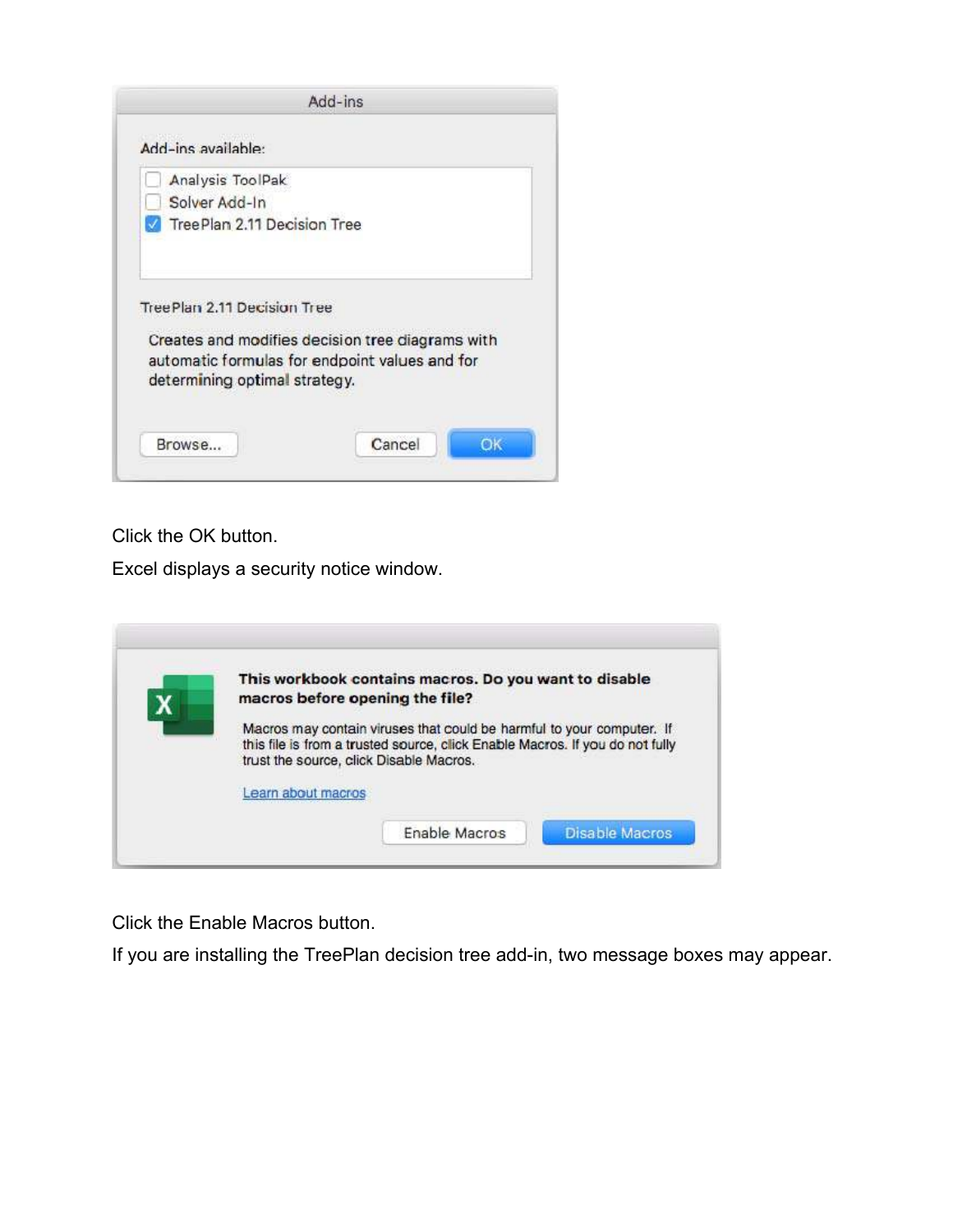

If the Microsoft Visual Basic warning box appears, click OK, and proceed.

| TreePlan Password |        |
|-------------------|--------|
| Password          | OΚ     |
|                   | Cancel |

If the TreePlan Password message box appears, click the Cancel button, and proceed. TreePlan does not require a password.

The Add-in has installed and is now ready for use.

The TreePlan ribbon item will be added to Excel's menu above the ribbon area. Click the TreePlan item of the ribbon menu to see the TreePlan ribbon. The TreePlan ribbon now includes an icon for your add-in. To use your add-in, click your add-in icon on the TreePlan ribbon.

If you have previously opened or installed a TreePlan Software add-in, the TreePlan ribbon already exists, and your add-in icon will be added to the existing ribbon.

### How to uninstall an add-in

If you wish to uninstall an Add-in completely, from Excel's topmost menu choose Excel > Quit Excel.

Navigate to your add-in file, and delete, move or rename it.

Start Excel.

If your add-in had a check in the box next to its name when you quit Excel, Excel displays an Alert message.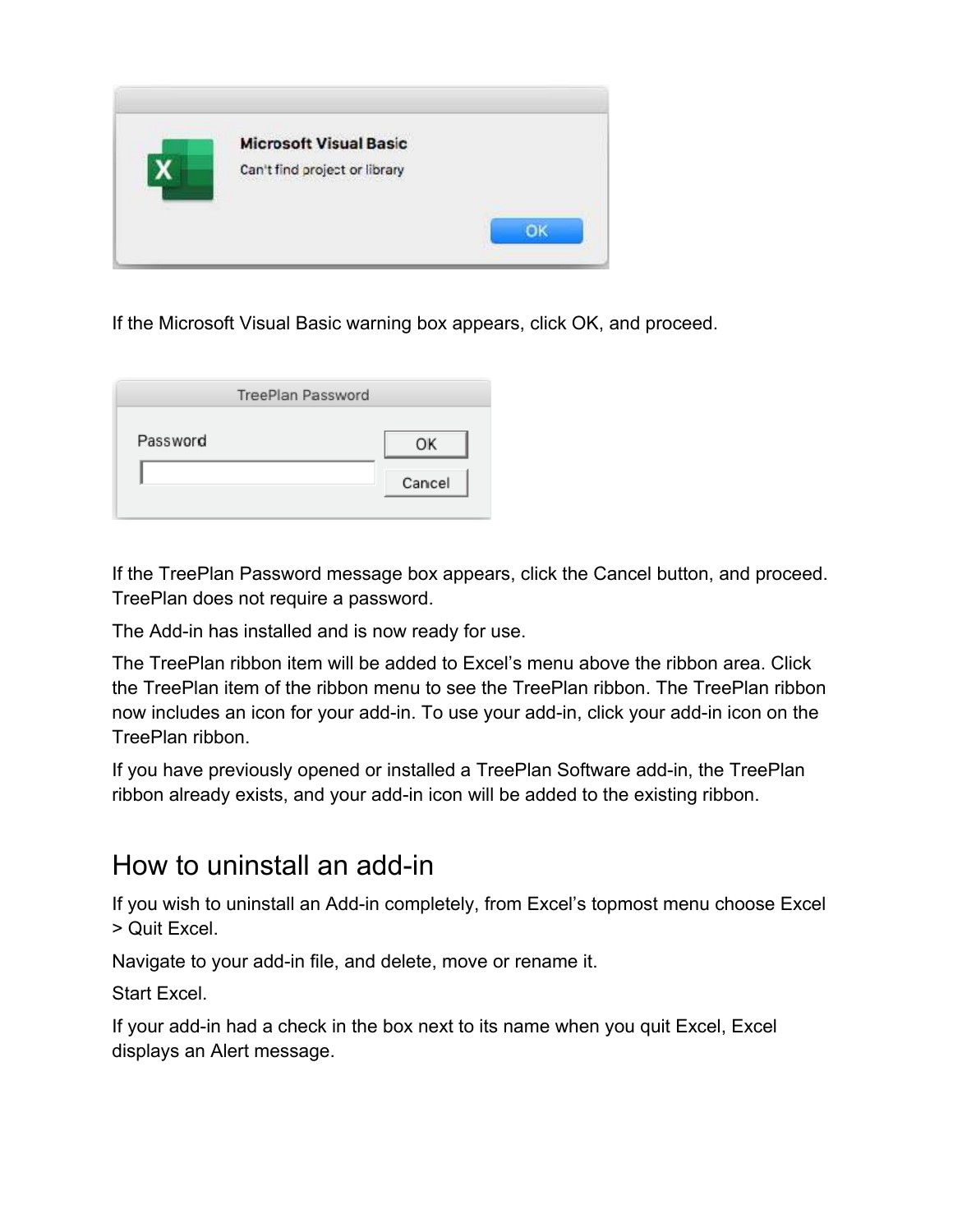

Click the OK button.

If your add-in did not have a check in the box next to its name when you quit Excel, no message window is displayed.

Open a new blank workbook.

From Excel's topmost menu, choose Tools > Excel Add-ins. The Add-ins window opens.

In the "Add-ins available" list, click the box next to the name of your add-in.

If the box had a tic, your click removes the tic. If the box was empty, your click inserts a tic. In either case, a message box appears.

| Alert |                                                                                                        |  |
|-------|--------------------------------------------------------------------------------------------------------|--|
| list? | Cannot find add-in '/Users/mikemiddleton/Desktop/<br>Add-Ins/TreePlan-211-Pro-Adcin.xlam'. Delete from |  |

To delete the add-in from the list, click the Yes button. The add-in is uninstalled.

The Add-in will no longer appear in the list of Add-ins.

In the Add-ins window, click the OK button to return to the main Excel window.

# Open an add-in for each Excel session

Start Excel, and double-click the template to open a Blank Workbook.

Choose File > Open, and navigate to the add-in XLAM file, select it, and click Open.

A security warning window appears.